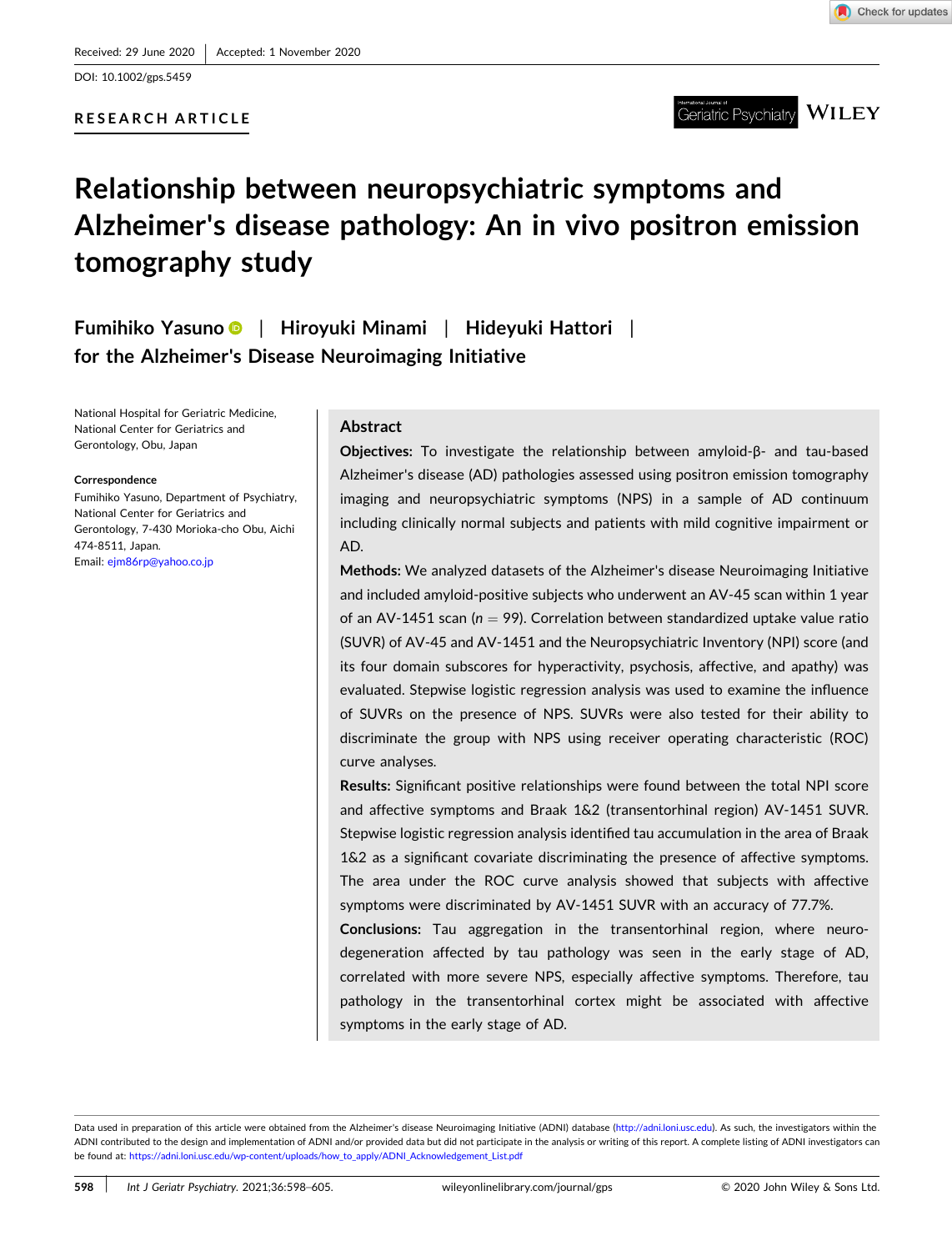## **KEYWORDS**

Alzheimer's disease, amyloid β, neuropsychiatric symptoms, positron emission tomography, tau aggregation

## **1** <sup>|</sup> **INTRODUCTION**

Alzheimer's disease (AD) is the most common cause of dementia. The cerebral aggregation of both amyloid‐*β* (Aβ) plaques and tau‐related neurofibrillary tangles (NFTs) are well-known neuropathological changes in AD. The amyloid cascade model supported by in vitro and in vivo data proposes that the accumulation of  $\mathsf{A}\beta$  is the triggering factor for AD, bringing about the hyper phosphorylation and aggregation of tau, synaptic loss, and cell death. $1/2$  With advances in positron emission tomography (PET) using radiotracers that bind to Aβ, it became clear that AD has a long preclinical course, whereby clinically normal (CN) subjects show biomarker abnormalities up to 15 years before the onset of dementia. $3-5$ 

Although AD is usually considered a cognitive disorder, almost all individuals diagnosed with AD develop neuropsychiatric symptoms (NPS) at some stage during the disease course, and NPS have been associated with a higher likelihood for cognitive decline.<sup>6</sup> A cohort study of older CN adults, those with subjective cognitive concerns, and those with mild cognitive impairment (MCI) indicated that more severe affective symptoms, including depression, irritability, agitation, disinhibition, anxiety, and apathy, were predictive of a more rapid progression of cognitive decline across all groups.<sup>[7](#page-7-0)</sup> In a prospective cohort study estimating the risk of incident MCI in CN subjects with or without NPS at baseline, the prevalence of symptoms, including irritability, agitation, disinhibition, anxiety, and apathy, was shown to increase the risk for later MCI.<sup>[8](#page-7-0)</sup> Furthermore, studies estimating the risk of the onset of AD in subjects with MCI showed that NPS, such as agitation, depression, and apathy, are associated with the progression from MCI to AD.<sup>[6](#page-7-0)</sup>

To date, a few groups have studied the relationship between NPS and amyloid burden, and some have suggested that NPS reflect the underlying amyloid pathology. $9,10$  A high cortical amyloid burden or abnormal cerebrospinal fluid Aβ levels have been shown to be associated with apathy, anxiety, depression, and irritability. $11-14$  As to the tau pathology, cerebrospinal fluid tau, p‐tau181, and t‐tau/ Aβ42 levels in cognitively normal older adults were shown to predict changes in NPS—higher levels of each of these biomarkers were associated with greater increases in NPS over time.<sup>[15](#page-7-0)</sup> A more significant degree of AD neurodegeneration, characterized by a higher t-tau/Aβ42 ratio, was shown to be correlated with more severe NPS, thus suggesting that more extensive AD neurodegeneration is related to more severe behavioral disturbances in patients with MCI and AD.<sup>16</sup> Recently, the availability of radiotracers that bind to tau has allowed the in vivo PET imaging of tau pathology. Informant‐based reports of abnormal night‐time behavior were shown to be significantly associated with increased entorhinal tau

#### **Key points**

- � We investigated the relationship between Alzheimer's disease (AD) pathologies and neuropsychiatric symptoms (NPS) to quantify NPS due to AD pathologies.
- � We found a significant relationship between the affective symptoms and Braak 1&2 (transentorhinal regions)‐AV‐ 1451-SUVR in AD continuum subjects.
- � A stepwise logistic regression analysis identified tau accumulation as a significant covariate of the best model discriminating the presence of affective symptoms.
- � Our findings may indicate that tau pathology in the transentorhinal cortex might be associated with affective symptoms early in the course of AD.

levels. $17$  However, little is known about the relationship between other NPS and regional tau pathology, as assessed using in vivo PET. Herein, we investigated the relationship between Aβ‐ and tau‐based AD pathologies using PET and NPS due to these AD pathologies in a sample of amyloid‐positive AD continuum, including CN subjects and patients with MCI or AD, from the AD Neuroimaging Initiative (ADNI).

#### **2** <sup>|</sup> **MATERIALS AND METHODS**

Data used in the preparation of this article were obtained from the ADNI database [\(http://adni.loni.usc.edu\)](http://adni.loni.usc.edu). The ADNI was launched in 2003 as a public–private partnership, led by Principal Investigator Michael W. Weiner, MD. The primary goal of ADNI has been to test whether serial magnetic resonance imaging, PET, other biological markers, and clinical and neuropsychological assessments can be combined to measure the progression of MCI and early AD. For up‐ to-date information, see <http://www.adni-info.org>.

## **2.1** <sup>|</sup> **Participants**

Amyloid‐positive subjects of AD continuum diagnosed with MCI or AD, as well as CN subjects, were included in this study based on the respective inclusion criteria: CN—subjects without depression, MCI, and dementia and with Mini‐Mental State Examination (MMSE) scores between 24 and 30; MCI—subjects with MMSE scores between 24 and 30, objective memory loss measured using the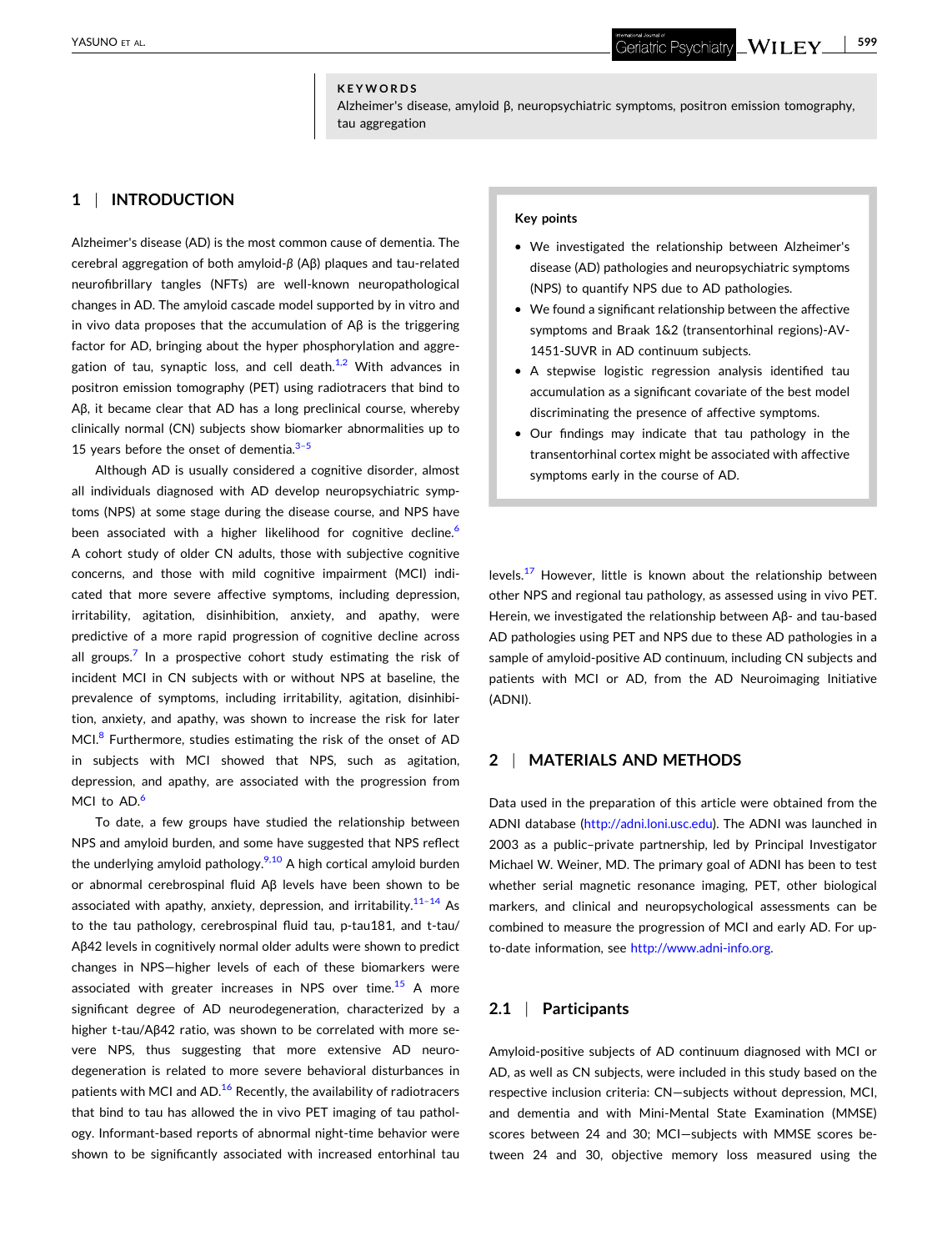| Characteristic/test                                    | All                         | <b>CN</b>                   | <b>MCI</b>                  | <b>AD</b>                   |
|--------------------------------------------------------|-----------------------------|-----------------------------|-----------------------------|-----------------------------|
| Number                                                 | 99                          | 49                          | 29                          | 21                          |
| Gender, M/F                                            | 48/51                       | 19/30                       | 18/11                       | 11/10                       |
| Age, years                                             | $76.5 \pm 6.0$ (61-85)      | $76.1 \pm 5.2$ (63-84)      | $76.8 \pm 7.2$ (61-85)      | $77.1 \pm 6.0$ (62-85)      |
| Education, years                                       | $16.3 \pm 2.4$ (12-20)      | $16.8 \pm 2.4$ (12-20)      | $15.6 \pm 2.6$ (12-20)      | $16.0 \pm 2.1$ (12-20)      |
| MMSE score                                             | $26.9 \pm 4.2$ (9-30)       | $29.0 \pm 1.1$ (26-30)      | $28.1 \pm 1.9$ (24-30)      | $20.3 \pm 4.6$ (9-26)       |
| ADAS score                                             | $19.8 \pm 10.8$ (5.0-52.0)  | $12.8 \pm 5.0$ (5.0-27.0)   | $20.7 \pm 6.5$ (6.0-31.67)  | $20.6 \pm 6.4$ (18.33-52.0) |
| Total NPI score                                        | $4.9 \pm 8.4$ (0-44)        | $2.3 \pm 5.8$ (0-30)        | $3.7 \pm 3.8$ (0-14)        | $12.4 \pm 13.0$ (0-44)      |
| Hyperactivity                                          | $1.6 \pm 3.8$ (0-20)        | $0.6 \pm 2.4$ (0-14)        | $1.7 \pm 3.3$ (0-14)        | $3.9 \pm 5.8$ (0-20)        |
| Psychosis                                              | $1.2 \pm 2.4$ (0-14)        | $0.5 \pm 1.1$ (0-4)         | $1.1 \pm 2.1$ (0-8)         | $2.7 \pm 4.0$ (0-14)        |
| Affective                                              | $0.6 \pm 1.4$ (0-7)         | $0.3 \pm 1.1$ (0-6)         | $0.6 \pm 1.0$ (0-4)         | $1.4 \pm 2.1$ (0-7)         |
| Apathy                                                 | $1.4 \pm 3.5$ (0-20)        | $0.8 \pm 2.6$ (0-12)        | $0.3 \pm 1.0$ (0-4)         | $4.4 \pm 5.6$ (0-20)        |
| Cortical AV-45 SUVR                                    | $1.36 \pm 0.19$ (1.11-2.23) | $1.31 \pm 0.16$ (1.11-1.71) | $1.42 \pm 0.22$ (1.12-2.23) | $1.41 \pm 0.18$ (1.18-1.71) |
| Braak 1&2-AV-1451 SUVR<br>(transentorhinal)            | $1.54 \pm 0.37$ (0.94-2.68) | $1.31 \pm 0.17$ (0.94-1.68) | $1.60 \pm 0.30$ (1.10-2.39) | $2.00 \pm 0.35$ (1.21-2.68) |
| Braak 3&4-AV-1451 SUVR<br>(medial temporal and limbic) | $1.62 \pm 0.40$ (1.20-3.68) | $1.44 \pm 0.17$ (1.22-2.02) | $1.63 \pm 0.30$ (1.20-2.37) | $2.02 \pm 0.59$ (1.29-3.68) |
| Braak -5&6 AV-1451 SUVR<br>(neocortical)               | $1.63 \pm 0.42$ (1.22-4.73) | $1.49 \pm 0.15$ (1.22-1.94) | $1.63 \pm 0.24$ (1.24-2.41) | $1.96 \pm 0.76$ (1.36-4.73) |

Abbreviations: AD, Alzheimer's disease; ADAS, Alzheimer's disease Assessment Scale‐cognitive subscale; CN, clinically normal; F, female; M, male; MCI, mild cognitive impairment; MMSE, Mini‐Mental State Examination; SD, standard deviation; SUVR, standardized uptake value ratio.

education‐adjusted Wechsler Memory Scale Logical Memory II score, a Clinical Dementia Rating of 0.5, absence of significant levels of impairment in other cognitive domains, essentially preserved activities of daily living, and an absence of dementia; and AD—MMSE scores less than 27, a Clinical Dementia Rating of 0.5 or 1, and meeting the National Institute of Neurological and Communicative Disorders and Stroke & the Alzheimer's disease and Related Disorders Association criteria for probable AD.<sup>[18](#page-7-0)</sup>

We included ADNI‐2 and ADNI‐3 data, with no duplicate entries, from amyloid‐positive subjects aged 60–85 (inclusive) years who had undergone a florbetapir (AV-45) scan within 1 year of undergoing an AV‐1451 scan. All participants were selected as amyloid‐positive subjects based on preestablished cutoffs (global florbetapir standardized uptake value ratio  $[SUVR] > 1.11$ .<sup>[19](#page-7-0)</sup> Subjects also underwent neuropsychological assessment within 1 year of both AV-45 and AV-1451 PET imaging (total,  $n = 138$ ; CN,  $n = 63$ ; MCI,  $n = 42$ ; AD,  $n = 33$ ). We excluded subjects who were taking antidepressant and/or other behavioral medications to avoid the effects of these medications on NPS (total;  $n = 39$ , CN;  $n$  $=$  14, MCI;  $n = 13$ , AD;  $n = 12$ ). Finally, we used the data from 99 subjects for the analysis. The sample consisted of 49 CN individuals and 50 participants diagnosed with either MCI ( $n = 29$ ) or AD dementia ( $n = 21$ ). General data of the participants (age, sex, years of education, MMSE score, and AD Assessment Scale‐cognitive subscale‐13 [ADAS] score) were extracted from the ADNI databases (Table 1).

## **2.2** <sup>|</sup> **Standard protocol approvals, registrations, and patient consent**

All participants provided written informed consent. The study was approved by the institutional review boards at all participating study sites.

## **2.3** <sup>|</sup> **NPS assessment**

NPS were assessed within 1 year of both AV‐45 and AV‐1451 scans. Out of 99 subjects, 84 and 89 were assessed before the AV‐45 and AV‐1451 scans, respectively, while the average number of days counted between the NPS assessment and the scans was  $14 \pm 97$  for the former and 38  $\pm$  57 for the latter. The severity of NPS was evaluated based on the 12‐subscore Neuropsychiatric Inventory (NPI) scale (scores range from 0 to 12, where a higher score reflects more severe NPS). Twelve behavioral and psychological symptoms of dementia categories were covered by the questionnaire: delusions, hallucinations, agitation/aggressiveness, depression, anxiety, euphoria, apathy, disinhibition, irritability, aberrant motor behavior, and problems with eating and sleeping. The NPI items were further classified into four domains according to the factor analysis previously reported by Aalten et al. $20$  These four domains and the included items were (i) hyperactivity, including agitation, euphoria, disinhibition, irritability, and aberrant motor behavior (scores range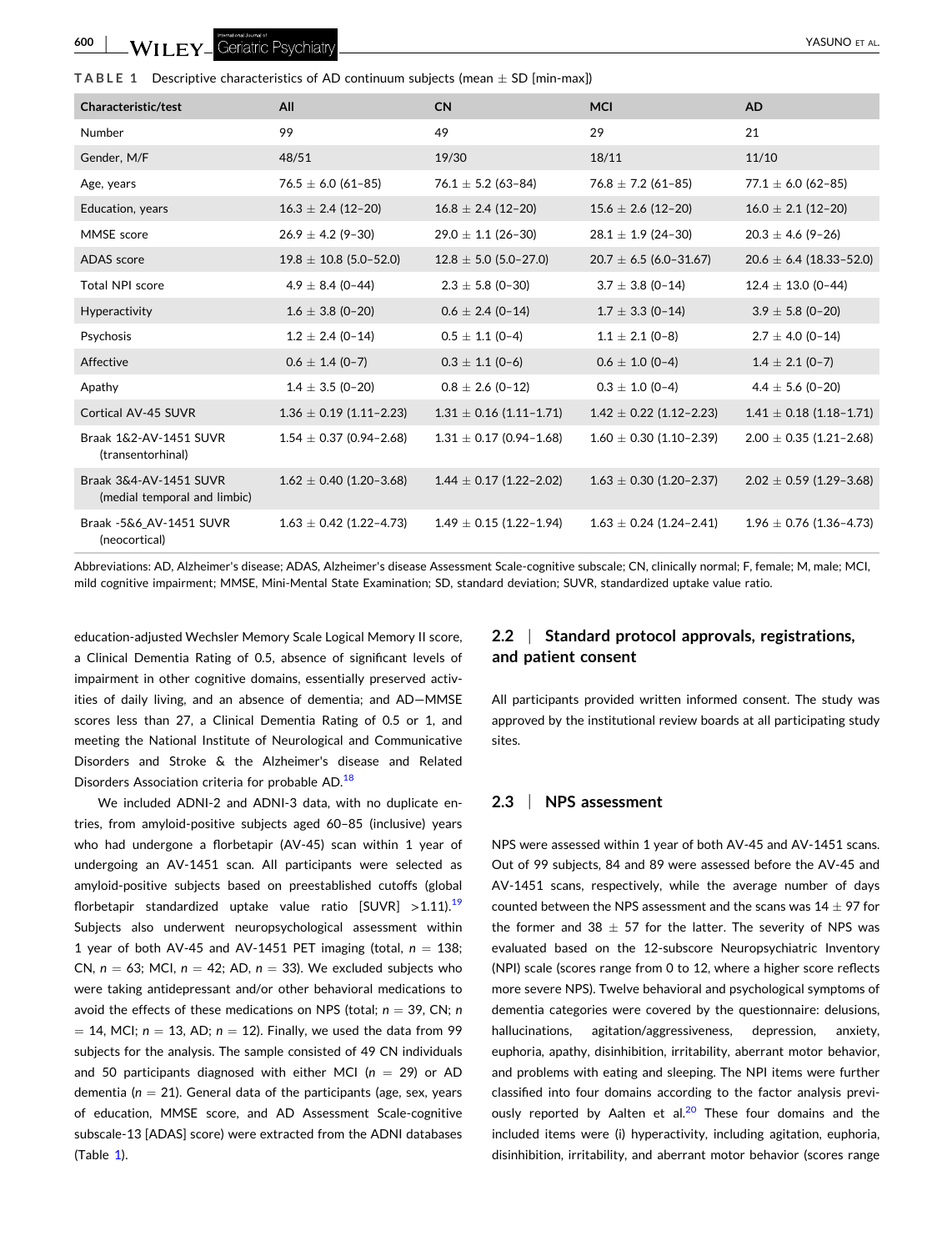from 0 to 60); (ii) psychosis, including delusions, hallucinations, and night‐time behavior (scores range from 0 to 36); (iii) affective, including depression and anxiety (scores range from 0 to 24); and (iv) apathy, including apathy and eating abnormalities (scores range from 0 to 24).

#### **2.4** <sup>|</sup> **Aβ and tau PET analysis**

 $18$ F-AV-1451 neuroimaging data obtained from the ADNI-2 and ADNI‐3 databases were analyzed. AV‐45 scans were collected within 1 year of the AV‐1451 scans. The acquisition and image preprocessing protocols used are publicly available on the ADNI database website [\(http://adni.loni.usc.edu/\)](http://adni.loni.usc.edu).

The AV‐45 dataset represents mean AV‐45 uptake in cortical gray matter‐weighted florbetapir of the regions of interest (ROIs) for all participants. The ROIs included the bilateral frontal, anterior/ posterior cingulate, lateral parietal, and lateral temporal cortices, as defined by the ADNI group. ROI‐based AV‐45 SUVRs were calculated with reference to the AV‐45 uptake mean of the whole cerebellum. The details of the data processing method are described in 'UC Berkeley‐ AV‐45 Analysis Methods (PDF)' [\(https://ida.loni.usc.](https://ida.loni.usc.edu/pages/access/studyData.jsp) [edu/pages/access/studyData.jsp\)](https://ida.loni.usc.edu/pages/access/studyData.jsp).

For the AV‐1451 dataset, tracer retention was quantified in ROIs that anatomically approximated the pathological stages of tangle deposition delineated by Braak and Braak. $^{21}$  $^{21}$  $^{21}$  Weighted mean SUVR was calculated from three composite ROIs that corresponded to the anatomical definitions of Braak stages 1&2 (entorhinal cortex and hippocampus), 3&4 (medial temporal and limbic region), and 5&6 (neocortical region) with reference to the mean AV‐1451 uptake of the inferior cerebellum. The details of the data processing method are described in 'UC Berkeley‐Flortaucipir (AV‐1451) processing methods (PDF)' ([https://ida.loni.usc.edu/pages/access/](https://ida.loni.usc.edu/pages/access/studyData.jsp) [studyData.jsp\)](https://ida.loni.usc.edu/pages/access/studyData.jsp).

#### **2.5** <sup>|</sup> **Statistics**

All demographic characteristics data, NPI scores, and AV‐45 and AV‐1451 SUVRs from composite ROIs of subjects showed skewed distribution. Spearman's correlation analysis between SUVRs of AV‐ 45 and AV‐1451 from composite ROIs and total NPI scores was conducted. We also examined the relationship of any symptomatic cluster of the four NPI domains (hyperactivity, psychosis, affective, and apathy) with SUVRs. When we found a significant relationship between AV‐45 and/or AV‐1451 SUVR and any symptomatic cluster of the four NPI domains, the Mann-Whitney U-test was used to compare SUVR values between the groups with and without the symptom for which a relationship was observed in the above‐ mentioned correlation analysis**.**

In addition, stepwise backward deletion multiple logistic regression analysis was used to determine the discriminators of the Geriatric Psychiatry  $\llcorner \mathbf{W}$  **I**  $\mathbf{LEY} \llcorner$ 

presence of NPS symptoms whose relationship to AV‐45 and/or AV‐1451 SUVR were shown in the above‐mentioned correlation analysis. The presence of NPS symptoms was defined as a symptoms score >0. The dependent variable was the presence of symptoms, and the independent variables were age, sex, years of education, cognitive function (ADAS score), and the mean AV‐45 and/or AV‐1451 SUVR. Determined discriminators were tested for their ability to discriminate the groups with NPS symptoms, using receiver operating characteristic (ROC) curves.

All statistical analyses were performed using SPSS for Windows 26.0 (IBM Japan). Statistical tests were two-tailed, and significance was defined as a *p*-value less than 0.05/n using Bonferroni correction (where n refers to the number of multiple comparisons).

## **3** <sup>|</sup> **RESULTS**

# **3.1** <sup>|</sup> **Spearman's correlation analysis between AV‐45‐ and AV‐1451‐ SUVRs and the total and subscores of NPI**

We examined the relationship between the NPI subscores and Braak 1&2‐AV‐1451 SUVR, we found a significant positive relationship between the affective symptoms score and Braak 1&2‐AV‐1451 SUVR (Table [2](#page-4-0), Figure [1](#page-4-0)).

# **3.2** <sup>|</sup> **Comparison of SUVR values between subjects with and without affective symptoms in the amyloid‐ positive group**

We found significantly high tau accumulation in Braak stage 1&2 areas in the subjects with affective symptoms (Table [3](#page-5-0)). However, we did not observe a difference in cortical amyloid or tau accumulation in Braak stage 3&4 and 5&6 areas (Table [3\)](#page-5-0).

# **3.3** <sup>|</sup> **Stepwise backward deletion multiple logistic regression analysis discriminating the presence of symptomatic cluster in the amyloid‐positive subjects**

We identified tau accumulation in Braak stage 1&2 areas as a significant covariate in the best model discriminating the presence of affective symptoms (Table [4\)](#page-5-0). The area under the ROC (AUROC) curve method showed that the optimal cutoff of Braak 1&2‐AV‐1451 SUVR for the discrimination of the presence of affective symptoms was 1.714 (sensitivity  $= 60.0\%$ , specificity  $= 83.8\%$ , AUROC  $= 0.70$ , negative predictive value  $= 86.1\%$ , positive predictive value  $= 55.6\%$ , accuracy  $= 77.7\%$ ), indicating its value as a potential tool for discriminating the risk of affective symptoms due to AD pathology (Figure [2](#page-6-0)).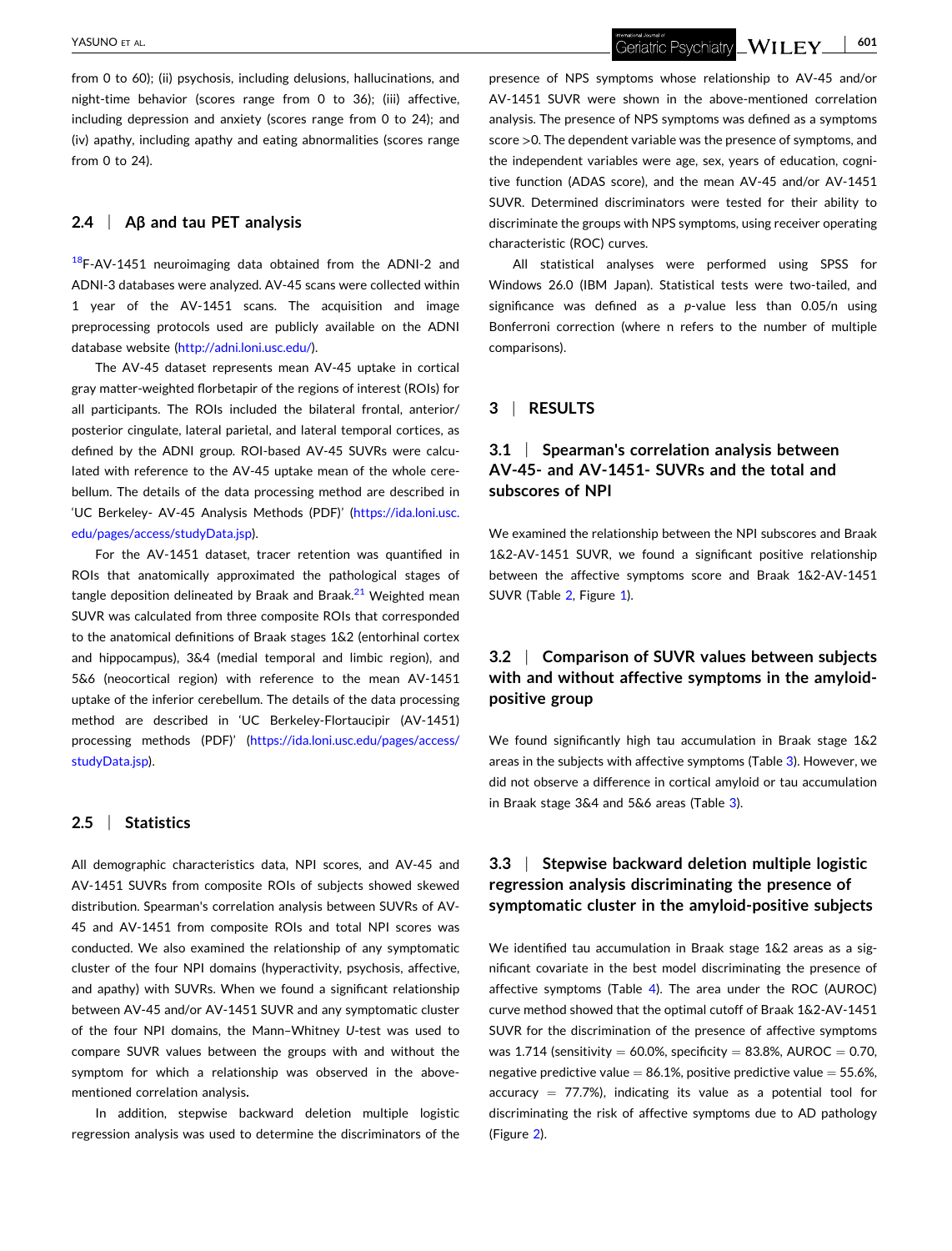- YASUNO ET AL.

<span id="page-4-0"></span>**TABLE 2** Spearman's correlation between NPI total and subscores and AV‐45 and AV‐1451 SUVR in AD continuum subjects

|                                                     | r $(p)$                          |                       |                  |                  |             |
|-----------------------------------------------------|----------------------------------|-----------------------|------------------|------------------|-------------|
|                                                     | <b>Total NPI score</b>           | <b>Hyper activity</b> | <b>Psychosis</b> | <b>Affective</b> | Apathy      |
| Cortical AV-45 SUVR                                 | 0.22(0.032)                      | 0.21(0.036)           | 0.08(0.421)      | 0.09(0.393)      | 0.12(0.235) |
| Braak 1&2-AV-1451 SUVR (transentorhinal)            | $0.43$ (< $0.001$ <sup>*</sup> ) | 0.20(0.044)           | 0.25(0.013)      | $0.31(0.002^*)$  | 0.16(0.126) |
| Braak 3&4-AV-1451 SUVR (medial temporal and limbic) | 0.28(0.006)                      | 0.15(0.144)           | 0.15(0.151)      | 0.23(0.021)      | 0.07(0.481) |
| Braak 5&6-AV-1451 SUVR (neocortical)                | 0.24(0.015)                      | 0.13(0.203)           | 0.09(0.382)      | 0.22(0.029)      | 0.02(0.819) |

Abbreviations: AD, Alzheimer's disease; NPI, Neuropsychiatric Inventory; SUVR, standardized uptake value ratio. \**p* < 0.0025 (0.05/20).



**FIGURE 1** Scatter plot of the correlation between tau aggregation in the transentorhinal cortex (Braak 1&2‐AV‐1451 SUVR) and affective symptoms score in amyloid‐positive subjects. There was a significant correlation between Braak 1&2‐AV‐1451 SUVR and affective symptoms scores. SUVR, standardized uptake value ratio

## **4** <sup>|</sup> **DISCUSSION**

To the best of our knowledge, this is the first in vivo PET imaging study to show a relationship between NPS and tau pathology of the transentorhinal cortex in AD continuum subjects. Tau aggregation in the Braak 1&2 (transentorhinal) regions, where neurodegeneration has been shown to be affected by tau pathology in the early stages of AD, correlated with more severe NPS, especially the affective symptoms such as depression and anxiety.

Emotional dysregulation, characterized by the increased elaboration of negative information, difficulties disengaging from negative material, and deficits in cognitive control when processing negative information due to biased cognitive processing, is one of the central features of affective symptoms. $22$  The transentorhinal cortex has extensive connections with the frontal lobes and the limbic system, including the default mode network (DMN), which is associated with emotion regulation<sup>23</sup>; thus, cell death in this region may disrupt pathways involved in emotional and behavioral regulation. Dysfunction of the transentorhinal cortex due to an increase in tau pathology may result in biased cognitive processing and preclude successful modulation of DMN activity during mood regulation; this could then cause affective symptoms in amyloid‐positive subjects.

Previous articles have suggested that affective symptoms are major indicators of AD progression. $24$  Elderly individuals with affective symptoms who show no overt clinical indications of dementia are nonetheless at a particularly high risk for AD.<sup>[25](#page-7-0)</sup> Additionally, more pronounced neuropathological changes occur in individuals with affective symptoms at the time of AD diagnosis. $26$ Furthermore, one study<sup>27</sup> showed that patients with both MCI and affective symptoms have a higher risk of developing AD than those with MCI alone. Together, these findings support our observation of the association between affective symptoms and more severe tau pathology, which are related to a higher risk of the development and progression of AD in amyloid‐positive subjects.

The present study investigated the influence of clinicodemographic factors and transentorhinal tau pathology on affective symptoms in subjects of AD continuum. Using stepwise multivariate logistic regression analysis, we established that the vulnerability to affective symptoms can be significantly discriminated by tau accumulation in the transentorhinal cortex in AD continuum subjects. In the ROC curve analysis, we showed that the tau accumulation in the transentorhinal cortex could classify 60.0% of subjects with the presence of affective symptoms and 83.8% of them with an absence of affective symptoms with 77.8% accuracy. ROC curve analysis indicated the value of the tau accumulation in the transentorhinal cortex as a potential screening tool for detecting the vulnerability of affective symptoms due to AD pathology.

Our study has several limitations. First, we searched for ADNI subjects who had both Aβ and tau PET scans acquired at time points close to each other and the NPS assessments. The rigid timing specifications reduced the number of available subjects. Second, as our research focused on the relationship between NPS and AD pathologies, subjects who were on antidepressants and/or on medications for other behavioral issues were excluded from this study. This was done in an effort to avoid the effects of these medications on NPS, even though it may have resulted in a bias towards recruiting individuals with fewer symptoms NPS. Third, given that the NPI is based on responses from an informed caregiver, NPI scores may not accurately reflect the NPS of study participants. Fourth, although previous studies have suggested an association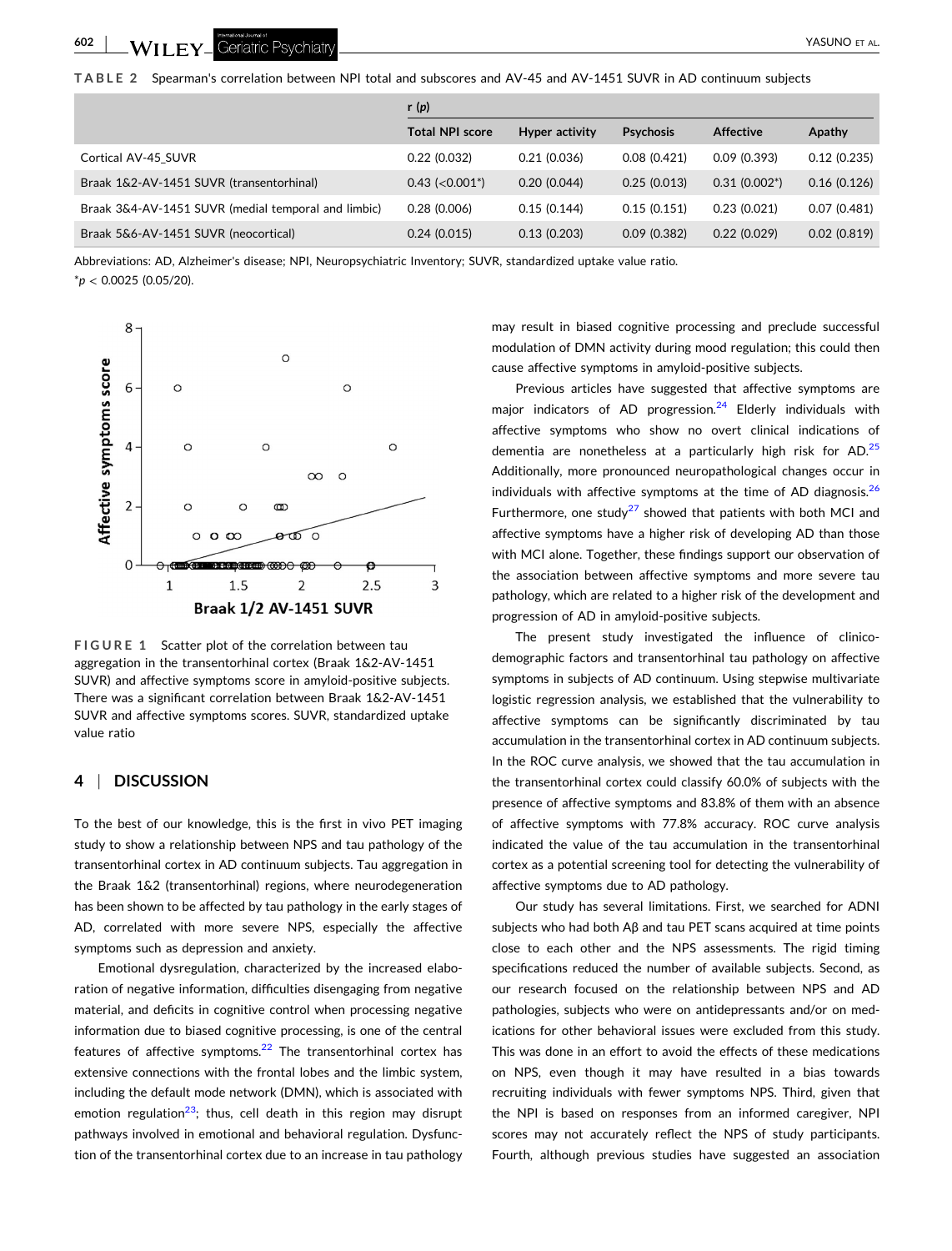Geriatric Psychiatry  $\llcorner \mathbf{W}$  **I**  $\mathbf{L}\mathbf{E}\mathbf{Y}\llcorner$ 

<span id="page-5-0"></span>**TABLE** 3 Comparison of SUVR values between the groups of affective symptoms  $(-)$  and  $(+)$  in AD continuum subjects (mean  $\pm$  SD [minmax])

|                                                     | $SUVR$ values (mean $+$ SD [min-max]) |                                     | Mann-<br>Whitney U |                  |
|-----------------------------------------------------|---------------------------------------|-------------------------------------|--------------------|------------------|
| Region                                              | Affective symptoms $(-)$ (n = 74)     | Affective symptoms $(+)$ (n = 25) Z |                    | $\boldsymbol{p}$ |
| Cortical AV-45 SUVR                                 | $1.35 \pm 0.19$ (1.11-2.23)           | $1.39 \pm 0.19$ (1.12-1.71)         | 1.176              | 0.240            |
| Braak 1&2-av-1451 SUVR (transentorhinal)            | $1.47 \pm 0.33$ (0.94-2.53)           | $1.75 \pm 0.41$ (1.07-2.68)         | 3.020              | $0.003*$         |
| Braak 3&4-av-1451 SUVR (medial temporal and limbic) | $1.58 \pm 0.41$ (1.20-3.68)           | $1.73 \pm 0.37$ (1.26-2.54)         | 2.384              | 0.017            |
| Braak 5&6-av-1451 SUVR (neocortical)                | $1.60 \pm 0.45$ (1.22-4.73)           | $1.73 \pm 0.33$ (1.27-2.45)         | 2.392              | 0.017            |

Abbreviations: AD, Alzheimer's disease; SD, standard deviation; SUVR, standardized uptake value ratio. \**p* < 0.0125 (0.05/4).

**TABLE 4** Results of a stepwise backward deletion multivariate logistic regression analysis discriminating the positiveness of affective symptoms in AD continuum subjects

| Step                                                 | β        | OR                                | 95% CI                 | Wald (df = 1) $p$ |       |
|------------------------------------------------------|----------|-----------------------------------|------------------------|-------------------|-------|
| Model 1 ( $\chi^2$ <sub>5</sub> = 13.6, $p$ = 0.018) |          |                                   |                        |                   |       |
| Age                                                  | 0.04     | 1.05                              | 0.95-1.15 0.846        |                   | 0.358 |
| Gender                                               | 0.14     |                                   | 1.15  0.37-3.55  0.056 |                   | 0.814 |
| Education                                            | $-0.15$  |                                   | 0.86 0.69-1.06 1.964   |                   | 0.161 |
| <b>ADAS</b> scores                                   | $-0.001$ |                                   | 1.00  0.93-1.07  0.001 |                   | 0.970 |
| Braak 1&2-AV-1451 SUVR                               | 2.00     |                                   | 7.41 0.93-59.3 3.561   |                   | 0.059 |
| Model 2 ( $\chi^2$ <sub>4</sub> = 13.6, p = 0.009)   |          |                                   |                        |                   |       |
| Age                                                  | 0.04     | 1.05                              | $0.95 - 1.15$ 0.857    |                   | 0.354 |
| Gender                                               | 0.14     |                                   | 1.15 0.39-3.39 0.067   |                   | 0.814 |
| Education                                            | $-0.15$  |                                   | 0.86 0.70-1.06 2.021   |                   | 0.155 |
| Braak 1&2-AV-1451 SUVR                               | 1.97     |                                   | 7.18 1.94-26.6 8.681   |                   | 0.003 |
| Model 3 ( $\chi^2$ <sub>3</sub> = 13.6, p = 0.004)   |          |                                   |                        |                   |       |
| Age                                                  | 0.04     |                                   | 1.04  0.95-1.13  0.806 |                   | 0.369 |
| Education                                            | $-0.16$  |                                   | 0.85  0.69-1.05  2.309 |                   | 0.129 |
| Braak 1&2-AV-1451 SUVR                               | 1.96     | 7.10                              | 1.92-26.2 8.659        |                   | 0.003 |
| Model 4 ( $\chi^2$ <sub>2</sub> = 12.7, p = 0.002)   |          |                                   |                        |                   |       |
| Education                                            | $-0.17$  | 0.85                              | 0.69-1.04 2.537        |                   | 0.111 |
| Braak 1&2-AV-1451 SUVR                               | 1.97     | 7.17                              | 1.92-26.2 8.884        |                   | 0.003 |
| Model 5 ( $\chi^2$ <sub>1</sub> = 10.1, p = 0.001)   |          |                                   |                        |                   |       |
| Braak 1&2-AV-1451 SUVR                               | 1.99     |                                   | 7.33 2.02-26.6 9.164   |                   | 0.002 |
| AUROC of model 5                                     | 0.70     |                                   |                        |                   |       |
| Youden's index                                       | 0.44     | $\sim$<br>$\sim 100$ km s $^{-1}$ |                        |                   |       |
| Cut-off value of Braak 1&2 AV-1451 SUVR              | 1.714 -  |                                   |                        |                   |       |
| Specificity (%)                                      | 60.0     | $\sim 10^{-10}$                   |                        |                   |       |
| Sensitivity (%)                                      | 83.8 -   |                                   |                        |                   |       |
| <b>PPV (%)</b>                                       | 55.6     | $\sim 100$                        |                        |                   |       |
| <b>NPV (%)</b>                                       | 86.1     | <b>Contractor</b>                 |                        |                   |       |
| Accuracy (%)                                         | 77.7     | $\overline{\phantom{a}}$          |                        |                   |       |

*Note*: The criterion for choosing the operating point along the receiver operating characteristic curve was Youden's index maximum.

Abbreviations: AD, Alzheimer's disease; ADAS, Alzheimer's disease Assessment Scale‐cognitive subscale; AUROC, area under the receiver operating characteristic curve; CI, confidence interval; NPV, negative predictive value; OR, odds ratio; PPV, positive predictive value; SUVR, standardized uptake value ratio.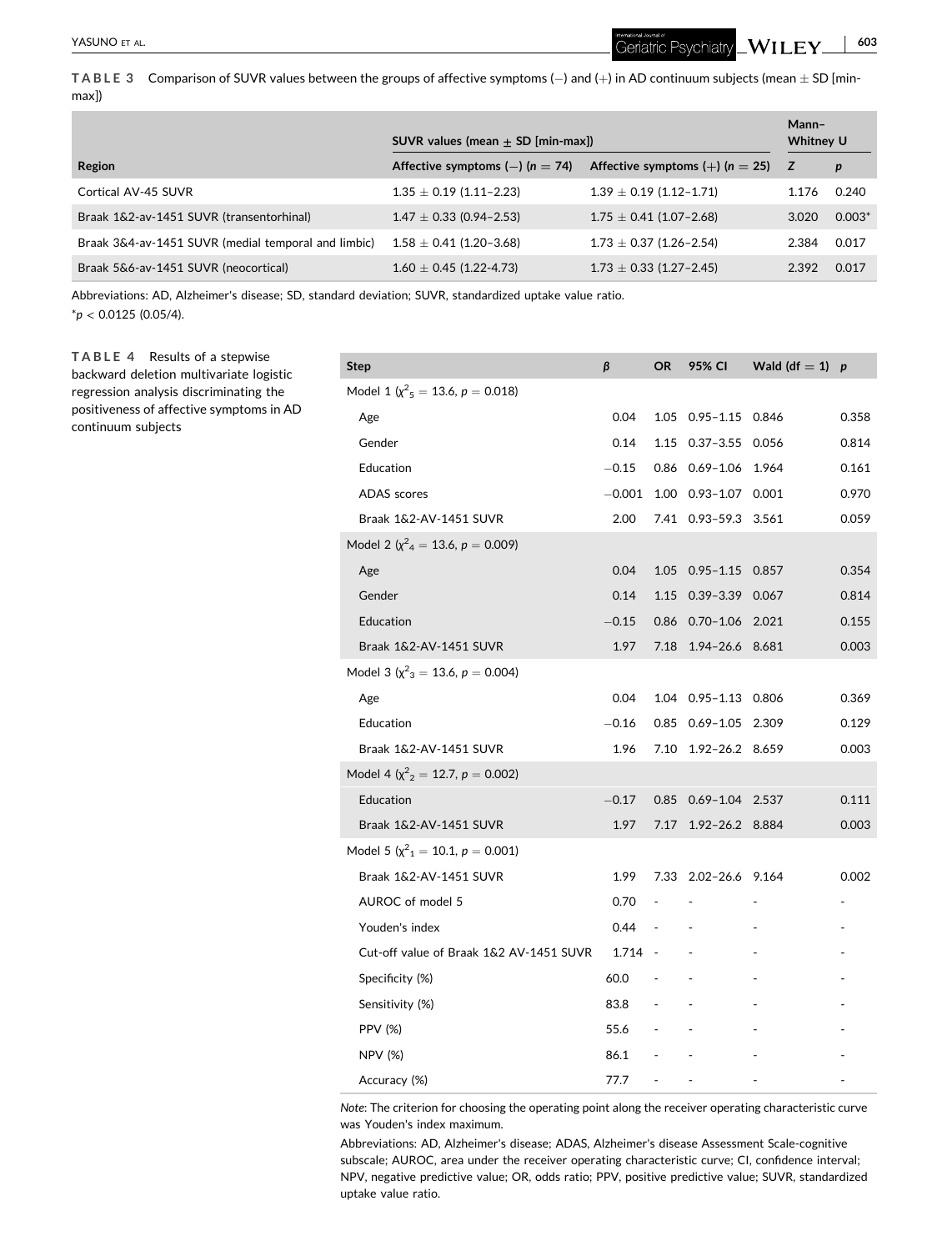<span id="page-6-0"></span>

**FIGURE 2** AUROC curve models. The AUROC curve analysis evaluated the relevance of tau accumulation in Braak stage 1&2 areas in discriminating the presence of affective symptoms in the model shown in Table [4](#page-5-0). With a Braak 1&2‐AV‐1451 SUVR of 1.714, the Youden index [sensitivity–(1‐specificity)] reports a maximum value of 0.438 (sensitivity  $= 0.600$ , specificity  $= 0.838$ ) at the cutpoint indicated by the asterisk. AUROC, area under the receiver operating characteristic

between the ApoE-4 allele and late-onset depression,<sup>[28](#page-7-0)</sup> we could not examine this association, as genotyping of ApoE was not performed for subjects in the entire sample. Fifth, our findings might be, at least in part, attributable to the sampling bias of the ADNI study per se because individuals represented in the ADNI database were those who had access to research institutes or major psychiatric hospitals in the United States and further had some interest in participating in this study. This kind of bias is especially relevant in terms of social status. Last, almost half of the subjects whose SUVR score was higher than 1.714 did not have affective symptoms. We speculated that individual differences in either the cognitive processes or neural networks underlying emotional functions allow some people to cope better than others with tau accumulation-induced brain damage. Further studies are warranted to verify the validity of our speculation.

In our previous study, $14$  we found significant associations between cortical Aβ accumulation and depressive symptoms estimated using the Geriatric Depression Scale (GDS) in CN subjects. However, in this study, no relationships were found between the severity of affective symptoms and cortical Aβ deposition. The discrepancies in the findings between these two studies may be due to the differences in the groups compared (only CN vs. CN, MCI, and AD), assessment scales (GDS vs. NPI) and the population background. The effects of the two Aβ‐ and tau‐based AD pathologies on affective symptoms may not be mutually exclusive, as they may cause affective symptoms in a different manner.

In summary, tau aggregation in the transentorhinal region, where the neurodegeneration affected by tau pathology was seen in the early stage of AD, correlated with more severe NPS, especially the affective symptoms (depression and anxiety) in subjects of AD continuum. We established that the vulnerability to affective symptoms can be significantly discriminated by tau accumulation in the transentorhinal cortex in AD continuum subjects. The sample size of this study was modest; with its results await verification by future studies with larger samples. Nonetheless, there is a possibility that tau accumulation in the transentorhinal cortex is a potential biological marker of the vulnerability to affective symptoms in AD continuum subjects.

#### **ACKNOWLEDGMENTS**

The authors would like to thank the ADNI participants and study sites for their contributions to the study. The authors report no disclosures. Data collection and sharing for this project was funded by the Alzheimer's Disease Neuroimaging Initiative (ADNI) (National Institutes of Health Grant U01 AG024904) and DOD ADNI (Department of Defense award number W81XWH‐12‐2‐0012). ADNI is funded by the National Institute on Aging, the National Institute of Biomedical Imaging and Bioengineering, and through generous contributions from the following: AbbVie; Alzheimer's Association; Alzheimer's Drug Discovery Foundation; Araclon Biotech; BioClinica, Inc.; Biogen; Bristol Myers Squibb Company; CereSpir, Inc.; Cogstate; Eisai Inc.; Elan Pharmaceuticals, Inc.; Eli Lilly and Company; EuroImmun; F. Hoffmann‐La Roche Ltd. and its affiliated company Genentech, Inc.; Fujirebio; GE Healthcare; IXICO Ltd.; Janssen Alzheimer Immunotherapy Research & Development, LLC.; Johnson & Johnson Pharmaceutical Research & Development LLC.; Lumosity; Lundbeck; Merck & Co., Inc.; Meso Scale Diagnostics, LLC.; NeuroRx Research; Neurotrack Technologies; Novartis Pharmaceuticals Corporation; Pfizer Inc.; Piramal Imaging; Servier; Takeda Pharmaceutical Company; and Transition Therapeutics. The Canadian Institutes of Health Research is providing funds to support ADNI clinical sites in Canada. Private sector contributions are facilitated by the Foundation for the National Institutes of Health [\(http://www.fnih.org](http://www.fnih.org)). The grantee organization is the Northern California Institute for Research and Education, and the study is coordinated by the Alzheimer's Therapeutic Research Institute at the University of Southern California. ADNI data are disseminated by the Laboratory for Neuro Imaging at the University of Southern California. This research was supported by the Research Funding for Longevity Sciences (19‐11) from the National Center for Geriatrics and Gerontology and Grants‐in‐Aid for Scientific Research (B) 19H03590, from the Japan Society for the Promotion of Science.

#### **CONFLICT OF INTEREST**

The authors have no conflict of interest to report. The sponsor had no role in either the analysis or interpretation of these data or the content of the paper.

#### **DATA AVAILABILITY STATEMENT**

The data that support the findings of this study are available from the corresponding author upon reasonable request.